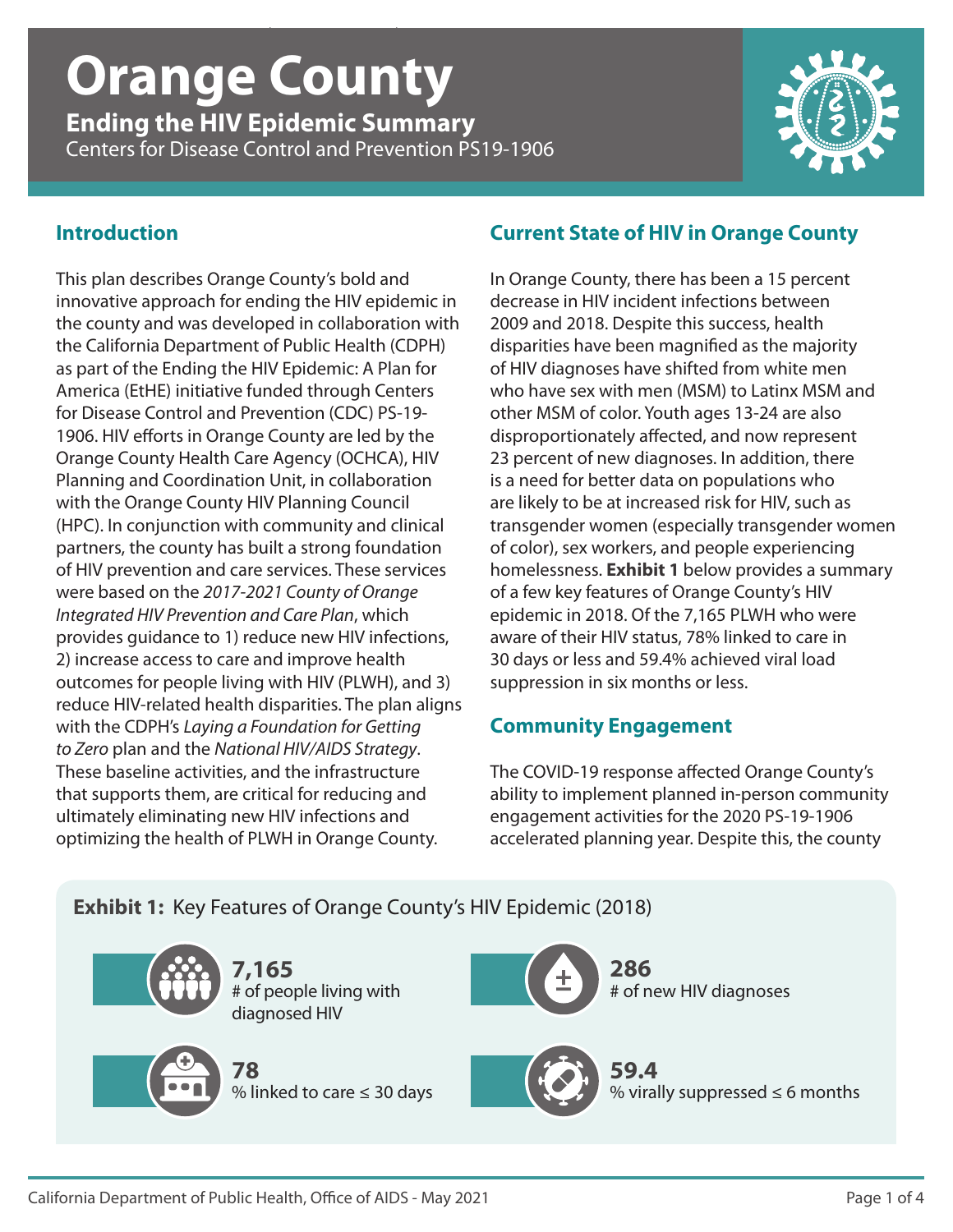# **Exhibit 2:** Key Considerations for Ending the HIV Epidemic in Orange County, From Community Engagement Processes



**Social Determinants of Health** such as stigma, undocumented status, and lack of access to quality HIV services pose barriers to ending the epidemic.



**Secure Housing** is needed to help people experiencing homelessness and housing insecurity meet basic needs and prioritize their health.



**Mental Health Services** are needed to support viral suppression, especially among people who are unhoused and people with substance use issues.



**Substance Use** services are urgently needed to support HIV prevention and care efforts, especially given rising rates of amphetamine use.

quickly adapted to virtual community engagement methods, including webinars with the Integrated Plan Committee, a subcommittee of the HPC and designated EtHE Steering Committee, to solicit input on the draft *EtHE* plan.

The information presented above in **Exhibit 2** highlights some prevailing issues and conditions for priority populations identified in initial community engagement activities. These findings provide early insights to structural barriers to HIV prevention and care services and a foundation for the development of impactful strategies and interventions.

# **New Voices**

Based on HIV surveillance data, client surveys, previous assessments, and an evaluation of who is not currently participating in the HIV planning process, Orange County identified the following priority populations as **critical voices** who need to be included:

• **Black/African American (B/AA) and Latinx MSM.** B/AA MSM make up a disproportionate number of new HIV diagnoses in the county and have low rates of PrEP utilization. Latinx MSM make up the majority of new HIV diagnoses in the county and have low rates of PrEP utilization;

- **People Who Inject Drugs (PWID).** HIV transmission via injection drug use has increased in the county. This population has low rates of PrEP utilization;
- **Young people.** Among youth, individuals 19-25 years are disproportionately affected, representing a large proportion of new HIV diagnoses in the county;
- **Transgender community.** Community engagement input and programmatic information highlighted this group as a priority population;
- **PrEP eligible individuals.** PrEP expansion will build on OCHCA's past efforts; and
- **PLWH who are not virally suppressed.** An innovative effort will focus on PLWH who are not virally suppressed.

# **Situational Analysis**

Orange County has identified barriers and service gaps that need to be addressed to reach EtHE goals. For example, there are populations that continue to be disproportionately affected by HIV including MSM and MSM/IDU, Latinx MSM and other MSM of color, and youth. Transgender women of color, sex workers, and incarcerated individuals are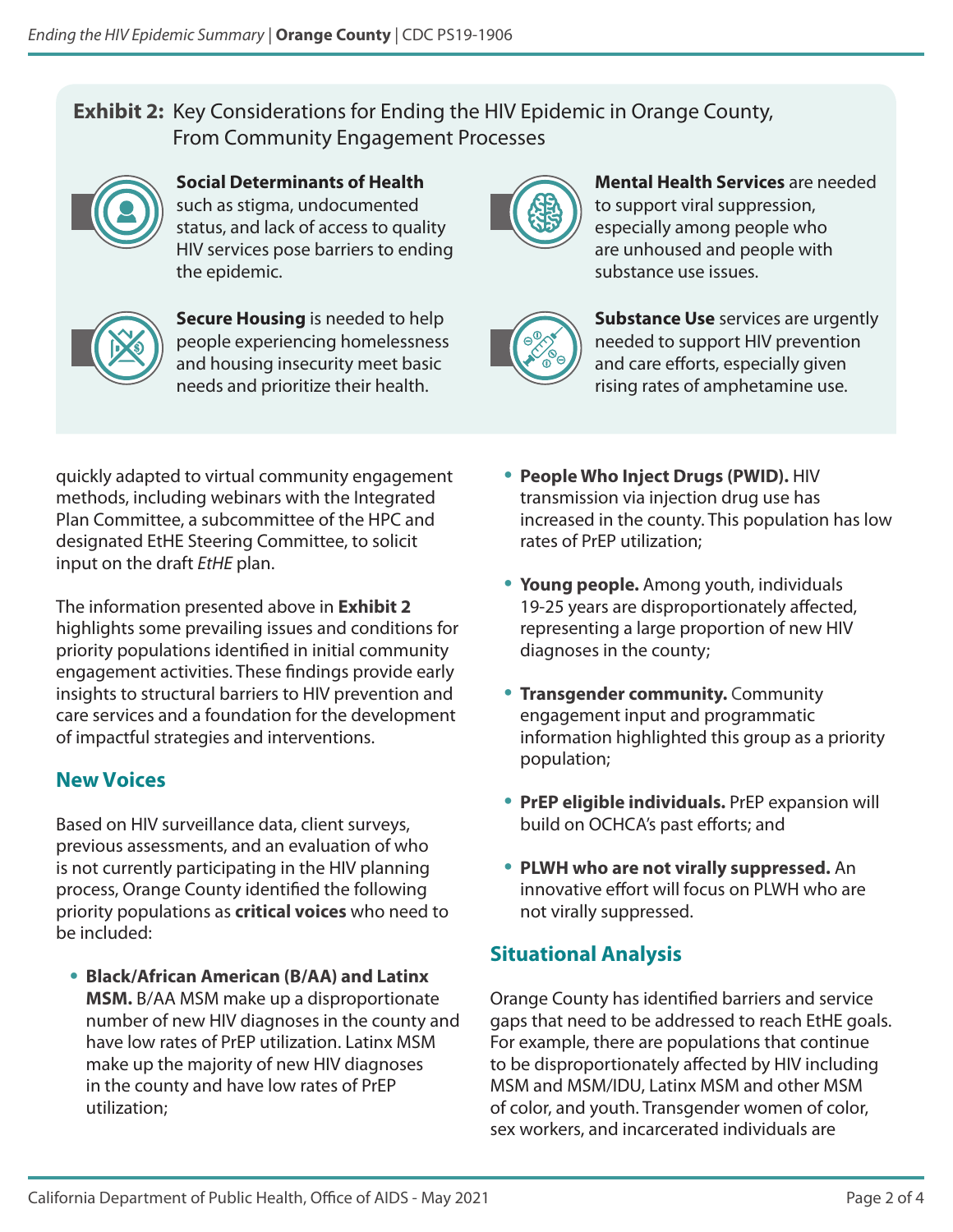| <b>Exhibit 3:</b> High-level Summary of What is Needed to End the HIV Epidemic in<br><b>Orange County</b> |                                                                                                                            |
|-----------------------------------------------------------------------------------------------------------|----------------------------------------------------------------------------------------------------------------------------|
|                                                                                                           | Grow the capacity to serve PWID who currently lag behind other<br>subgroups in the county along the continuum of care.     |
|                                                                                                           | Increase the number of PrEP users, particularly among those<br>groups most at risk for HIV infection.                      |
| 6                                                                                                         | Grow capacity to serve the Hispanic/Latinx community<br>that comprised 54% of new diagnoses in 2018.                       |
| 5 <sub>1</sub>                                                                                            | Deploy HIV/STI testing and care services to hard-to-<br>reach populations, including people experiencing<br>homelessness.  |
|                                                                                                           | Make rapid ART widely available; where now it<br>is only available at selected care sites.                                 |
| $\overline{\mathbf{3}}$                                                                                   | Increase community viral suppression<br>rates among PLWH in care at non-Ryan<br>White funded clinics.                      |
|                                                                                                           | Increase the number of individuals<br>engaged in care from 68.2% to 95%.                                                   |
|                                                                                                           | Test the last 14.5% of individuals who<br>are HIV positive and are still unaware<br>of their status and link them to care. |

population groups for whom there are less data and less capacity to reach with current testing and prevention programs.

**Exhibit 3** above depicts the steps that Orange County will take to end the HIV epidemic. A full situational analysis, including gaps and assets, can be found in the Orange County's *EtHE* plan.

# **Orange's Plan to End the HIV Epidemic**

Orange County has identified nine new innovative efforts, summarized in **Exhibit 4** on page 4, that will help propel the work toward ending the HIV epidemic. These efforts will require collaboration

with existing and new partners to be successful. New activities are detailed in Orange County's *EtHE* plan and address all four EtHE pillars. EtHE activities will focus on the areas and populations experiencing high and disproportionate HIV burden, including people under the age of 30, people of color, and MSM. In addition to the listed activities, Orange County will work with key partners, including organizations serving MSM of color, the transgender community, youth, PWID, and those with technical expertise to develop and implement the proposed programs and services.

All interventions are funded through CDC 20-2010 unless otherwise specified.